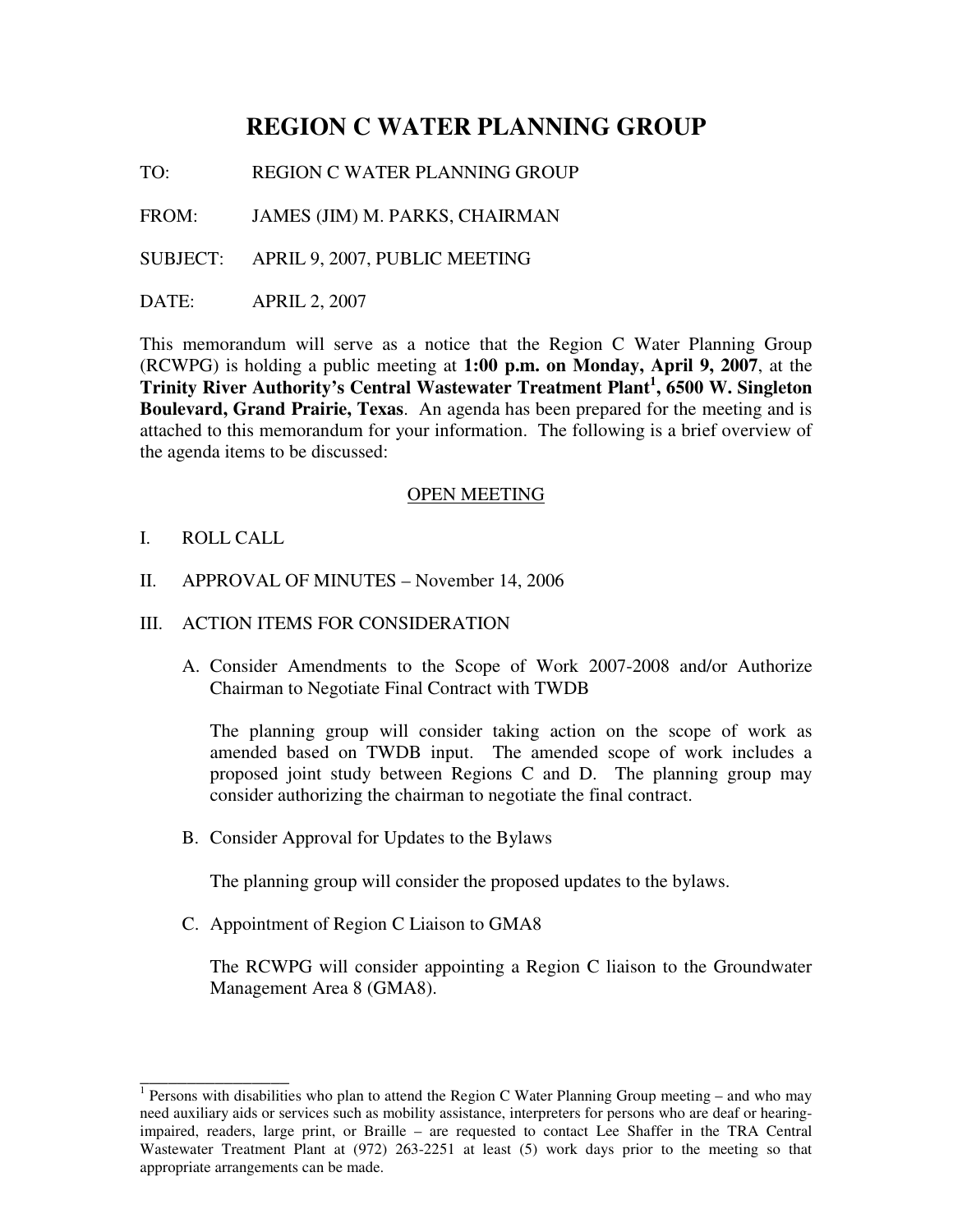## IV. DISCUSSION ITEMS

A. Presentation on Groundwater Topics by Robert Mace of the TWDB

Dr. Robert Mace will present information related to various groundwater topics, including groundwater conservation districts.

B. Legislative Update

David Meesey of the TWDB will provide an update on the status of waterrelated legislation.

C. Newsletter

Cooksey Communications will discuss ideas for the next newsletter.

D. Schedule

Freese and Nichols will discuss the draft schedule.

## V. OTHER DISCUSSION

- A. Updates from the Chair
- B. Report from Regional Liaisons
- C. Report from TWDB
- D. Confirmation Date and Location of Next Meeting
- E. Other Discussion
- F. Acknowledgement of Guests
- G. Public Comments

### VI. ADJOURNMENT

The following items are enclosed with this memorandum:

- 1. RCWPG Agenda September 7, 2006
- 2. RCWPG Minutes December 5, 2005
- cc: Mr. Warren Brewer, Designated Alternate for Danny Vance Mr. Bill Ceverha, Designed Alternate for Marsh Rice Mr. Don Callaway, Designated Alternate for Robert Scott Mr. Tim Fisher, Designated Alternate for Howard Martin Judge Derrell Hall, Designated Alternate for G. K. Maenius Mr. Jerry Johnson, Designated Alternate for Paul Zweiacker Mr. Kraig Kahler, Designated Alternate for Paul Phillips Mr. Joe Kana, Designated Alternate for Jim McCarter